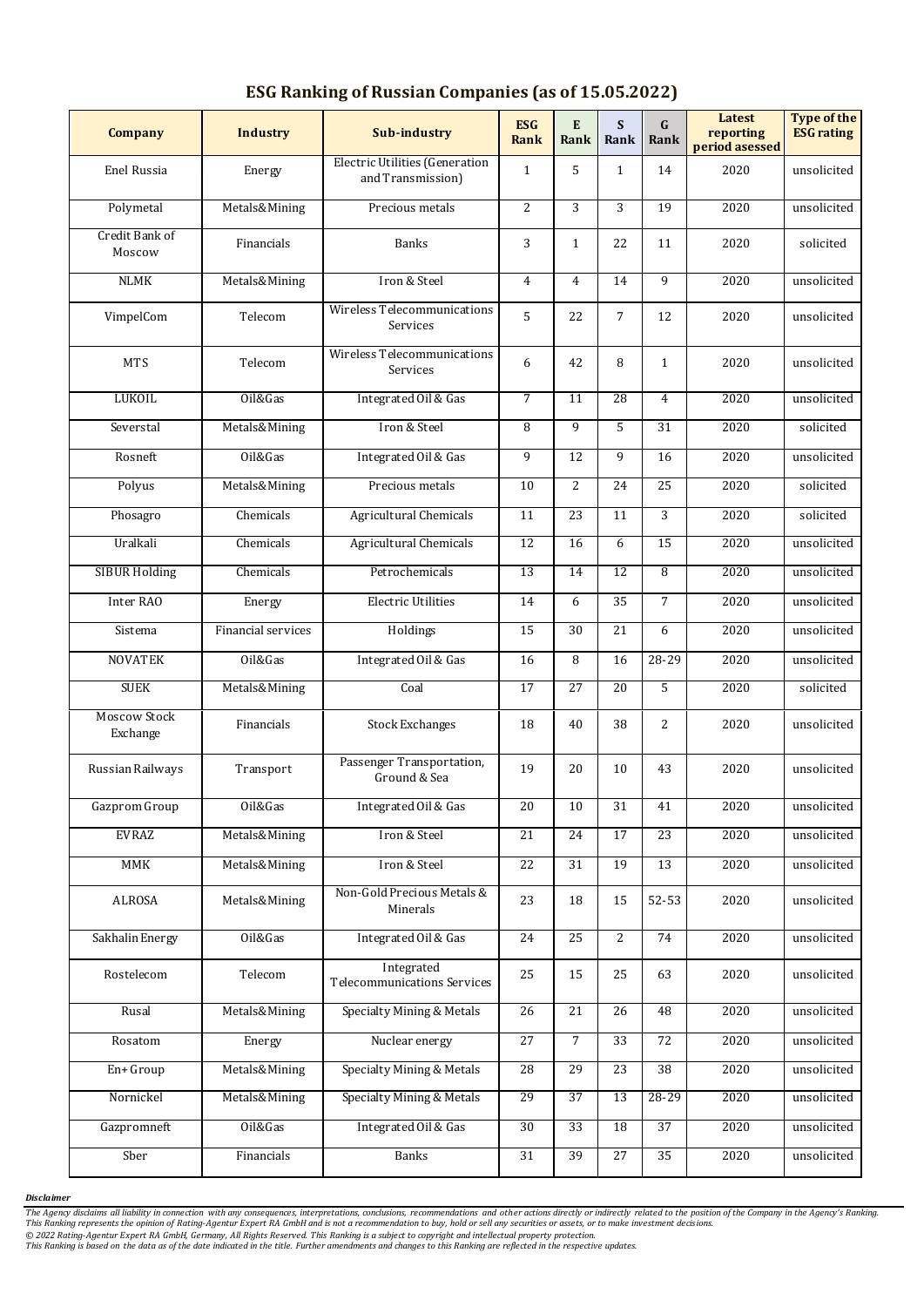| RusHydro                         | Energy                      | <b>Electric Utilities (Generation</b><br>and Transmission) | 32 | 13              | 44              | $52 - 53$       | 2020             | unsolicited |
|----------------------------------|-----------------------------|------------------------------------------------------------|----|-----------------|-----------------|-----------------|------------------|-------------|
| Segezha Group                    | Paper & Forest<br>Products  | <b>Forest Products</b>                                     | 33 | 17              | 43              | 51              | 2020             | unsolicited |
| Pigment (KRATA)                  | Chemicals                   | Diversified Chemicals                                      | 34 | 64              | $\overline{4}$  | 17              | 2020             | unsolicited |
| Unipro                           | Energy                      | <b>Electric Utilities (Generation</b><br>and Transmission) | 35 | 46              | 37              | 10              | 2020             | unsolicited |
| Yandex                           | Information<br>Technologies | Software & Services                                        | 36 | 43              | 47              | 22              | 2020             | unsolicited |
| Petropavlovsk                    | Metals&Mining               | Precious metals                                            | 37 | 26              | 29              | 85              | 2020             | unsolicited |
| X5 Retail Group                  | Retail                      | <b>Food Retailers</b>                                      | 38 | 35              | 45              | 32              | 2020             | unsolicited |
| Transneft                        | Oil&Gas                     | Oil & Gas Transportation<br>Services                       | 39 | 19              | 56              | 57              | 2020             | unsolicited |
| Tatneft                          | Oil&Gas                     | Integrated Oil & Gas                                       | 40 | 41              | 53              | 18              | 2020             | unsolicited |
| <b>FGC UES</b>                   | Energy                      | <b>Electric Utilities (Generation</b><br>and Transmission) | 41 | 32              | 60              | 34              | 2020             | unsolicited |
| VTB Group                        | Financials                  | <b>Banks</b>                                               | 42 | 56              | 36              | 39              | 2020             | unsolicited |
| <b>LSR</b> Group                 | Construction                | Construction                                               | 43 | 61              | 42              | 20              | 2020             | unsolicited |
| Kamaz                            | Industrials                 | Machinery                                                  | 44 | 47              | 41              | 54              | 2020             | unsolicited |
| EuroChem                         | Chemicals                   | Agricultural Chemicals                                     | 45 | 49              | 46              | 24              | 2020             | solicited   |
| Nokian Tyres                     | Chemical                    | Tires & Rubber                                             | 46 | 44              | 39              | 70              | 2020             | unsolicited |
| Magnit                           | Retail                      | <b>Food Retailers</b>                                      | 47 | 28              | 63              | 81              | 2020             | unsolicited |
| Agroholding "STEPPE"             | <b>Food Products</b>        | <b>Agricultural Products</b>                               | 48 | 34              | 59              | 78              | 2020             | solicited   |
| TMK                              | Metals&Mining               | Iron & Steel                                               | 49 | 55              | 54              | 36              | 2020             | unsolicited |
| Aeroflot                         | Transport                   | Airlines                                                   | 50 | 53              | 50              | 67              | 2020             | unsolicited |
| Rosseti                          | Energy                      | <b>Electric Utilities (Generation</b><br>and Transmission) | 51 | 52              | 61              | 55              | 2020             | unsolicited |
| Metalloinvest                    | Metals&Mining               | Iron & Steel                                               | 52 | 51              | 34              | $\overline{88}$ | 2020             | unsolicited |
| Detsky Mir                       | Retail                      | <b>Other Retailers</b>                                     | 53 | $\overline{58}$ | 55              | 62              | 2020             | unsolicited |
| TransContainer                   | Transport                   | Container operator                                         | 54 | 93              | 40              | 49              | 2020             | unsolicited |
| Gazprombank                      | Financials                  | <b>Banks</b>                                               | 55 | 50              | 67              | 75              | 2020             | unsolicited |
| Nordgold                         | Metals&Mining               | Precious metals                                            | 56 | 62              | 51              | 56              | 2020             | unsolicited |
| GV Gold (Vysochaishy,<br>PJSC)   | Metals&Mining               | Precious metals                                            | 57 | 69              | 48              | 42              | 2020             | unsolicited |
| Raiffeisenbank                   | Financials                  | <b>Banks</b>                                               | 58 | 57              | 87              | 47              | 2020             | unsolicited |
| Acron                            | Chemicals                   | <b>Agricultural Chemicals</b>                              | 59 | 70              | 49              | 60              | 2020             | unsolicited |
| Sveza                            | Paper & Forest<br>Products  | <b>Forest Products</b>                                     | 60 | 59              | 30              | 110             | 2020             | unsolicited |
| Zarubezhneft                     | Oil&Gas                     | Integrated Oil & Gas                                       | 61 | 45              | 70              | 89              | 2020             | unsolicited |
| Globaltrans                      | Transport                   | Rail Freight & Logistics                                   | 62 | 80              | $\overline{96}$ | $\overline{21}$ | 2020             | unsolicited |
| <b>Group of Companies</b><br>PIK | Construction                | Construction                                               | 63 | 63              | 74              | 77              | 2020             | unsolicited |
| Sovcombank                       | Financials                  | <b>Banks</b>                                               | 64 | 83              | 75              | 46              | $\frac{1}{2020}$ | unsolicited |
| Seligdar                         | Metals & Mining             | Precious Metals                                            | 65 | $\overline{77}$ | $\overline{57}$ | 44              | 2020             | unsolicited |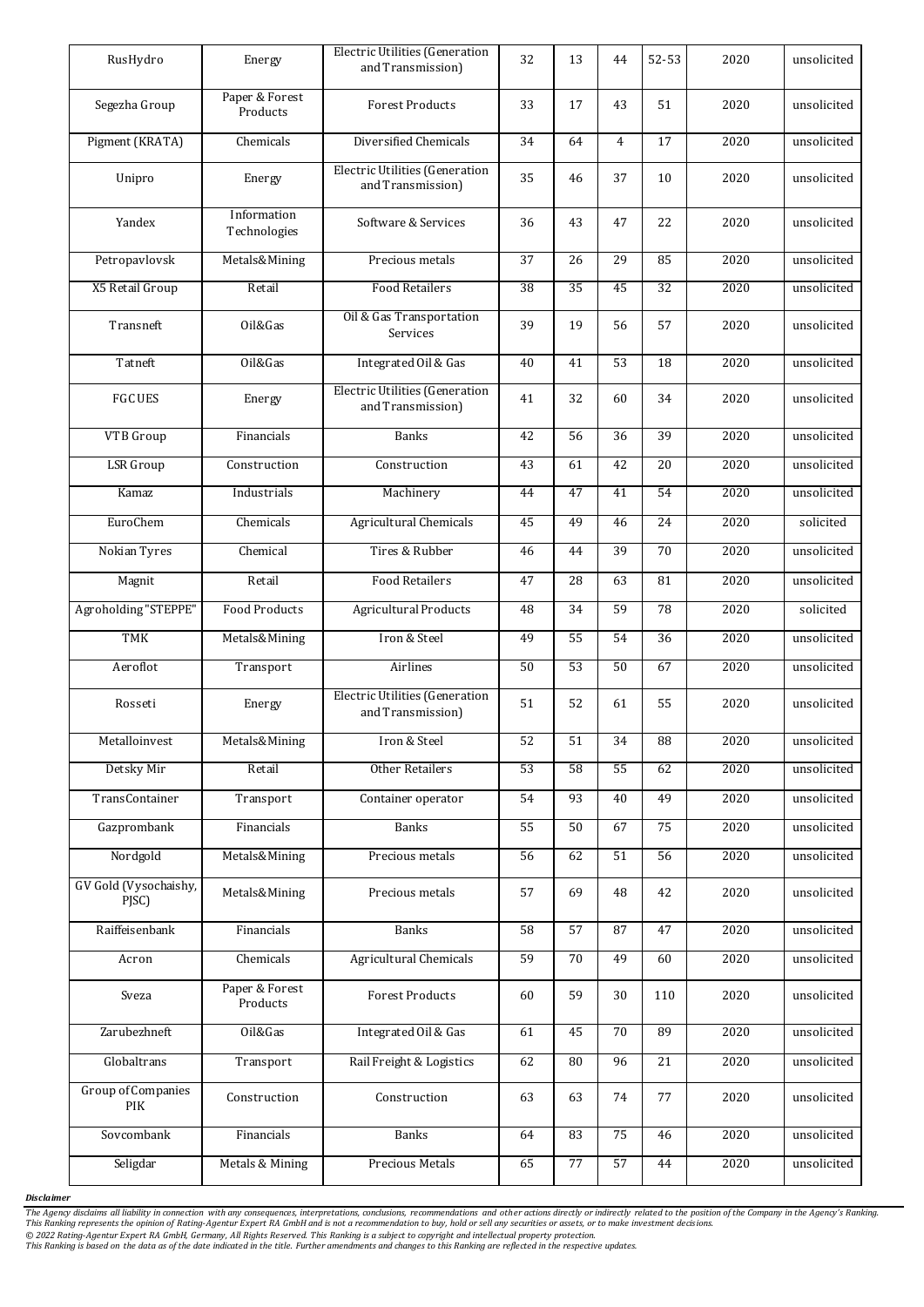| Freight One                                  | Transport                   | Ground Freight & Logistics                     | 66  | 74  | 69  | 58         | 2020             | unsolicited |
|----------------------------------------------|-----------------------------|------------------------------------------------|-----|-----|-----|------------|------------------|-------------|
| Kinross Gold (Russia)                        | Metals&Mining               | Precious metals                                | 67  | 48  | 78  | 87         | 2020             | unsolicited |
| M Video                                      | Retail                      | <b>Other Retailers</b>                         | 68  | 79  | 99  | 33         | 2020             | unsolicited |
| OMK                                          | Metals&Mining               | Iron & Steel                                   | 69  | 82  | 32  | 99         | 2020             | unsolicited |
| Megafon                                      | Telecom                     | <b>Wireless Telecommunications</b><br>Services | 70  | 105 | 72  | 71         | 2020             | unsolicited |
| O'Key Group                                  | Retail                      | <b>Food Retailers</b>                          | 71  | 76  | 85  | 59         | 2020             | unsolicited |
| VK (Mail.ru)                                 | Information<br>Technologies | Software & Services                            | 72  | 65  | 73  | 94         | 2020             | unsolicited |
| Procter & Gamble                             | Chemicals                   | Household chemicals                            | 73  | 71  | 81  | 64         | 2020             | unsolicited |
| <b>UPM Chudovo</b>                           | Paper & Forest<br>Products  | <b>Forest Products</b>                         | 74  | 87  | 90  | 27         | 2020             | unsolicited |
| <b>ALFA-BANK</b>                             | Financials                  | <b>Banks</b>                                   | 75  | 75  | 65  | 86         | 2020             | unsolicited |
| UK Kuzbassrazrezugol                         | Metals&Mining               | Coal                                           | 76  | 38  | 79  | 115        | 2020             | unsolicited |
| <b>AK BARS Banks</b>                         | Financials                  | <b>Banks</b>                                   | 77  | 95  | 97  | 45         | 2020             | unsolicited |
| <b>UniCredit Bank</b>                        | Financials                  | <b>Banks</b>                                   | 78  | 115 | 62  | 73         | 2020             | unsolicited |
| Rosbank                                      | Financials                  | <b>Banks</b>                                   | 79  | 97  | 118 | 26         | 2020             | unsolicited |
| Sovcomflot                                   | Transport                   | Marine Freight & Logistics                     | 80  | 68  | 58  | 107        | 2020             | unsolicited |
| VSMPO-AVISMA                                 | Metals&Mining               | Specialty Metals & Mining                      | 81  | 73  | 88  | 68         | 2020             | unsolicited |
| Surgutneftegas                               | Oil&Gas                     | Integrated Oil & Gas                           | 82  | 36  | 115 | 109        | 2020             | unsolicited |
| Rusagro                                      | <b>Food Products</b>        | <b>Agricultural Products</b>                   | 83  | 94  | 64  | 82         | 2020             | unsolicited |
| <b>Global Ports</b>                          | Transport                   | Marine Port Services                           | 84  | 130 | 76  | 65         | $\frac{1}{2020}$ | unsolicited |
| Sheremetyevo<br><b>International Airport</b> | Transport                   | Airport Operators & Services                   | 85  | 66  | 86  | 101        | 2020             | unsolicited |
| <b>Bank Saint-Peterburg</b>                  | Financials                  | <b>Banks</b>                                   | 86  | 108 | 126 | 30         | 2020             | unsolicited |
| <b>Tinkoff Bank</b>                          | Financials                  | <b>Banks</b>                                   | 87  | 91  | 92  | 83         | 2020             | unsolicited |
| Lenta                                        | Retail                      | <b>Food Retailers</b>                          | 88  | 85  | 98  | 79         | 2020             | unsolicited |
| Henkel                                       | Chemicals                   | Household chemicals                            | 89  | 90  | 122 | 50         | 2020             | unsolicited |
| <b>TNS</b> Energo                            | Energy                      | Electric Utilities (Services)                  | 90  | 114 | 109 | 40         | 2020             | unsolicited |
| Arkhangelsk Pulp &<br>Paper Mill             | Paper & Forest<br>Products  | Paper procucts                                 | 91  | 54  | 66  | 130        | 2020             | unsolicited |
| Ilim                                         | Paper&Forest<br>Products    | Paper Products                                 | 92  | 89  | 84  | 90         | 2020             | unsolicited |
| Kuibyshevazot                                | Chemicals                   | Diversified Chemicals                          | 93  | 78  | 71  | 111        | 2020             | unsolicited |
| Novorossiysk<br>Commercial Sea Port          | Transport                   | Marine Port Services                           | 94  | 81  | 95  | 105        | 2020             | unsolicited |
| Rosselkhozbank                               | Financials                  | <b>Banks</b>                                   | 95  | 102 | 103 | 80         | 2020             | unsolicited |
| <b>Bank Otrkritie FC</b>                     | Financials                  | <b>Banks</b>                                   | 96  | 117 | 125 | 66         | 2019             | unsolicited |
| Metafrax Chemicals                           | Chemicals                   | <b>Commodity Chemicals</b>                     | 97  | 86  | 83  | <b>103</b> | 2020             | unsolicited |
| Raspadskaya                                  | Metals&Mining               | Coal                                           | 98  | 106 | 108 | 69         | 2020             | unsolicited |
| <b>FESCO</b>                                 | Transport                   | Freight & Logistics Services                   | 99  | 131 | 106 | 76         | 2020             | unsolicited |
| Mondi Syktyvkar                              | Paper & Forest<br>Products  | Paper products                                 | 100 | 109 | 89  | 93         | 2020             | unsolicited |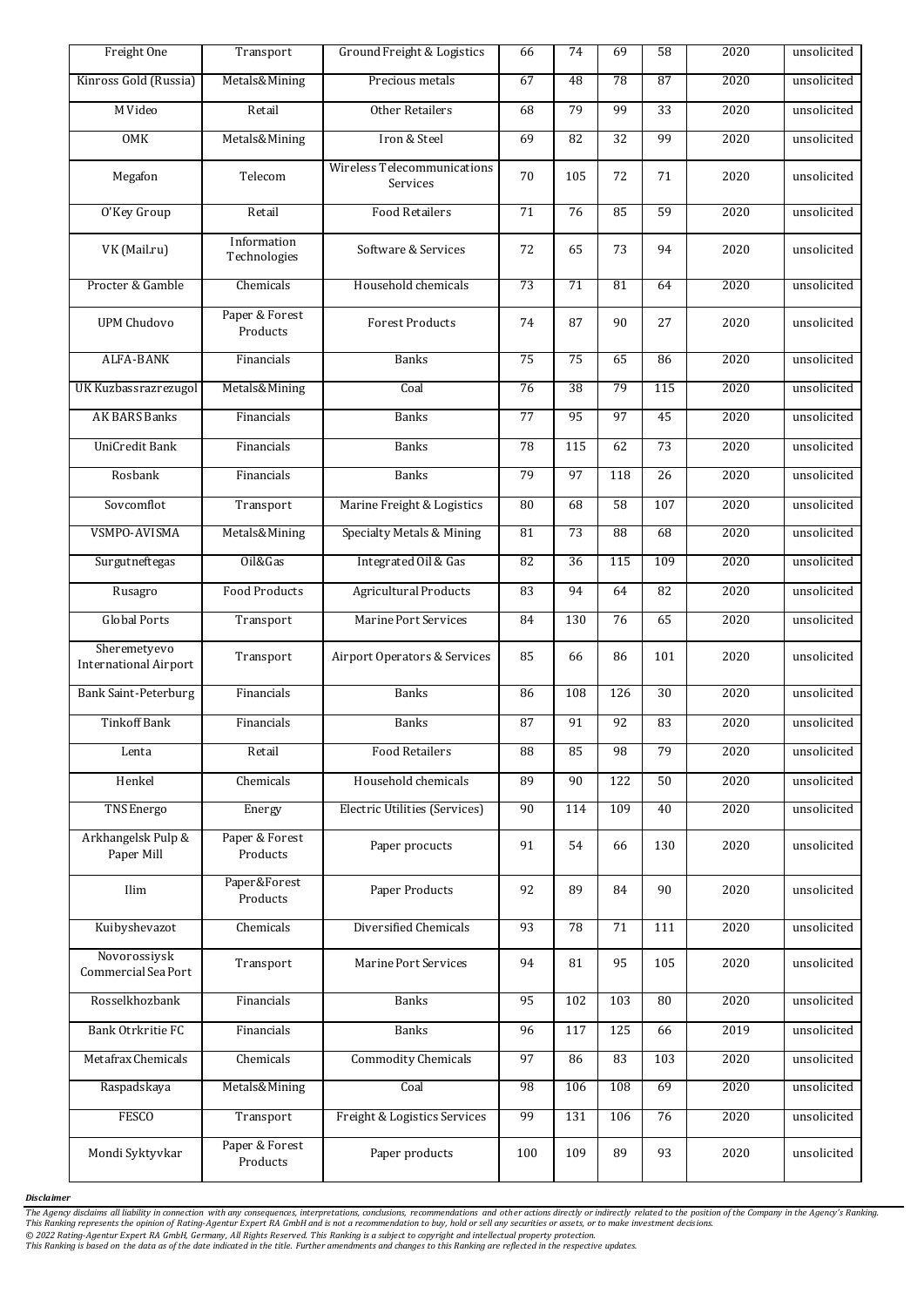| Bashneft                                  | Oil&Gas                    | Integrated Oil & Gas                                       | 101 | 119 | 123 | 61  | 2020 | unsolicited |
|-------------------------------------------|----------------------------|------------------------------------------------------------|-----|-----|-----|-----|------|-------------|
| TogliattiAzot                             | Chemicals                  | Agricultural Chemicals                                     | 102 | 96  | 52  | 128 | 2020 | unsolicited |
| Citibank                                  | Financials                 | <b>Banks</b>                                               | 103 | 126 | 101 | 96  | 2020 | unsolicited |
| Solikamskbumprom                          | Paper & Forest<br>Products | Paper procucts                                             | 104 | 88  | 110 | 106 | 2020 | unsolicited |
| S7 Airlines                               | Transport                  | Airlines                                                   | 105 | 67  | 80  | 133 | 2020 | unsolicited |
| Chelpipe Group                            | Metals&Mining              | Iron & Steel                                               | 106 | 118 | 68  | 112 | 2020 | unsolicited |
| <b>Highland Gold Mining</b>               | Metals&Mining              | Precious metals                                            | 107 | 107 | 100 | 95  | 2020 | unsolicited |
| Kaustik                                   | Chemicals                  | <b>Specialty Chemicals</b>                                 | 108 | 122 | 94  | 100 | 2020 | unsolicited |
| Niznekamskneftekhim                       | Chemicals                  | <b>Commodity Chemicals</b>                                 | 109 | 101 | 119 | 97  | 2020 | unsolicited |
| Bank "RRDB"                               | Financials                 | <b>Banks</b>                                               | 110 | 128 | 144 | 84  | 2020 | unsolicited |
| Irkutsk Oil Company                       | Oil&Gas                    | Oil & Gas Production                                       | 111 | 72  | 82  | 134 | 2020 | unsolicited |
| Utair                                     | Transport                  | Airlines                                                   | 112 | 112 | 129 | 91  | 2020 | unsolicited |
| Bashkir Soda<br>Company                   | Chemicals                  | Specialty Chemicals                                        | 113 | 110 | 77  | 120 | 2020 | unsolicited |
| Sibanthracite Group                       | Metals&Mining              | Coal                                                       | 114 | 60  | 91  | 142 | 2020 | unsolicited |
| <b>AMET</b>                               | Metals&Mining              | Iron & Steel                                               | 115 | 116 | 116 | 102 | 2020 | unsolicited |
| Promsvyazbank                             | Financials                 | <b>Banks</b>                                               | 116 | 98  | 102 | 124 | 2020 | unsolicited |
| Quadra - Power<br>Generation              | Energy                     | <b>Electric Utilities (Generation</b><br>and Transmission) | 117 | 134 | 117 | 98  | 2020 | unsolicited |
| <b>CPFP</b>                               | Paper & Forest<br>Products | <b>Forest Products</b>                                     | 118 | 125 | 93  | 118 | 2020 | unsolicited |
| RussNeft                                  | Oil&Gas                    | Integrated Oil & Gas                                       | 119 | 138 | 131 | 104 | 2020 | unsolicited |
| Mechel                                    | Metals&Mining              | Iron & Steel                                               | 120 | 157 | 134 | 92  | 2020 | unsolicited |
| Kazanorgsintez                            | Chemicals                  | <b>Commodity Chemicals</b>                                 | 121 | 100 | 142 | 117 | 2020 | unsolicited |
| NOVIKOMBANK                               | Financials                 | <b>Banks</b>                                               | 122 | 133 | 128 | 123 | 2020 | unsolicited |
| Dixy                                      | Retail                     | <b>Food Retailers</b>                                      | 123 | 150 | 155 | 108 | 2020 | unsolicited |
| <b>UAC</b>                                | Diversified<br>Industrials | Diversified Industrials                                    | 124 | 153 | 105 | 127 | 2020 | unsolicited |
| <b>United Shipbuilding</b><br>Corporation | Diversified<br>Industrials | Diversified Industrials                                    | 125 | 149 | 132 | 114 | 2020 | unsolicited |
| Yamal LNG                                 | Oil&Gas                    | Gas Exploration and<br>Production                          | 126 | 124 | 143 | 116 | 2020 | unsolicited |
| GAZ                                       | Industrials                | Machinery                                                  | 127 | 92  | 120 | 139 | 2020 | unsolicited |
| RusVinyl                                  | Chemicals                  | <b>Specialty Chemicals</b>                                 | 128 | 113 | 121 | 131 | 2020 | unsolicited |
| Russian Copper<br>Company                 | Metals&Mining              | Copper                                                     | 129 | 99  | 104 | 140 | 2020 | unsolicited |
| T Plus                                    | Energy                     | <b>Electric Utilities</b>                                  | 130 | 129 | 137 | 122 | 2020 | unsolicited |
| Gorodskoi<br>Supermarket                  | Retail                     | <b>Food Retailers</b>                                      | 131 | 111 | 149 | 126 | 2020 | unsolicited |
| $T$ GK-2                                  | Energy                     | <b>Electric Utilities</b>                                  | 132 | 143 | 133 | 121 | 2020 | unsolicited |
| <b>URALCHEM Group</b>                     | Chemicals                  | <b>Agricultural Chemicals</b>                              | 133 | 121 | 113 | 135 | 2020 | unsolicited |
| Slavneft                                  | Oil&Gas                    | Integrated Oil & Gas                                       | 134 | 145 | 156 | 113 | 2020 | unsolicited |